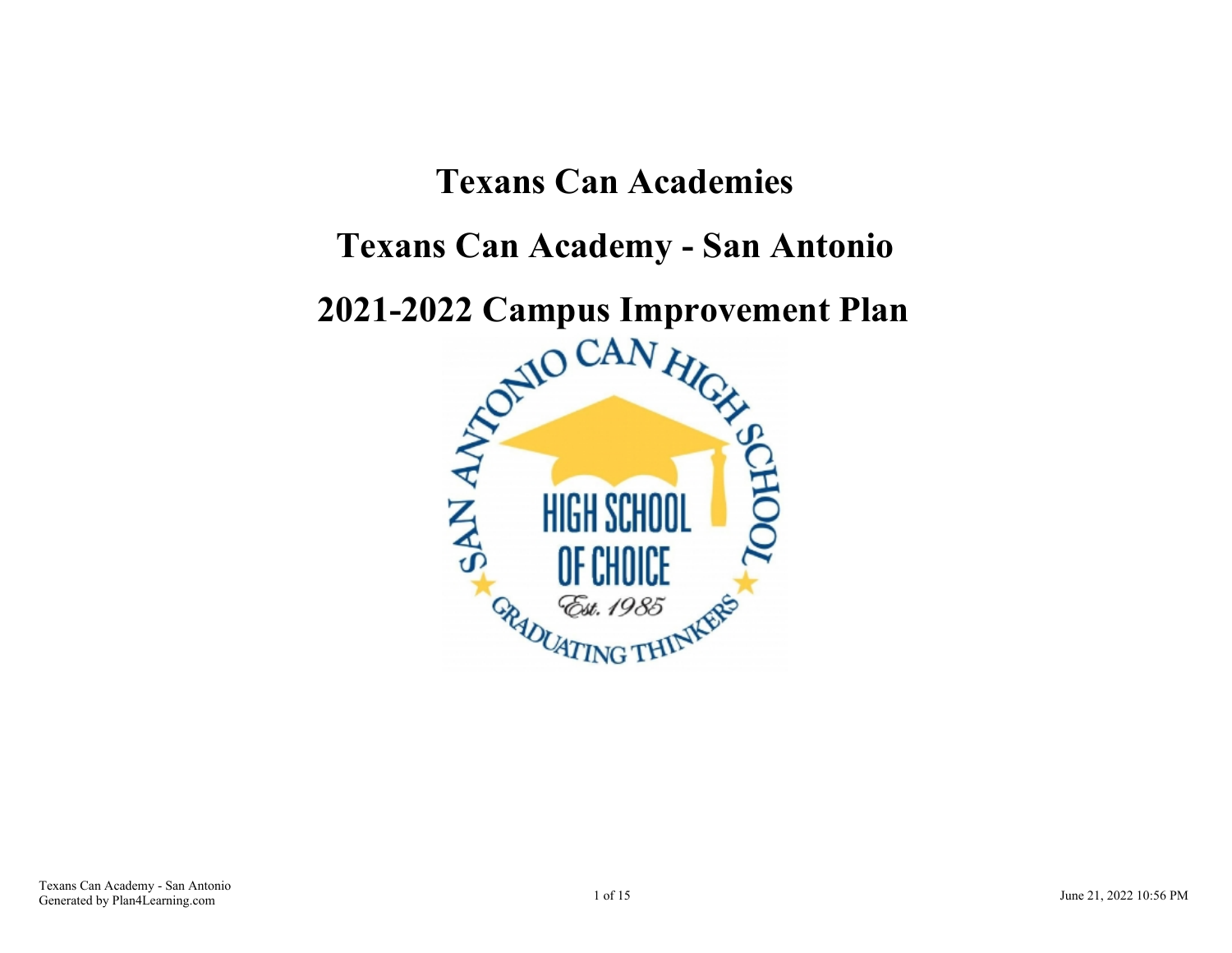## **Mission Statement**

The mission of San Antonio Can is to provide the highest quality education for all students, especially those who struggled in a traditional high school setting, in order to ensure their economic independence.

## **Motto**

San Antonio Can Dragons: "Come and Take It."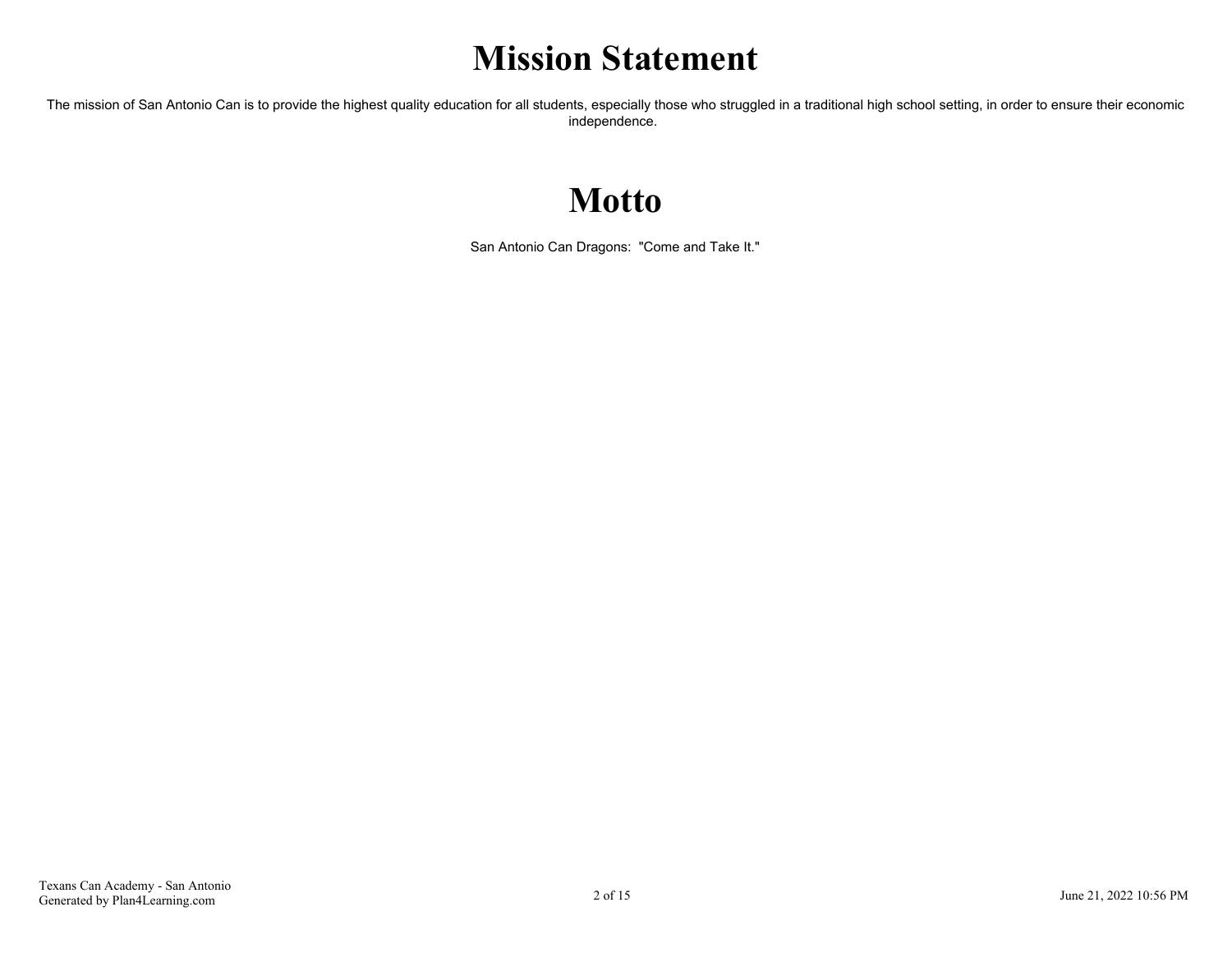## **Table of Contents**

| Comprehensive Needs Assessment                                                                                                                                                                                                                                                                                                                                                                                                                                                                   | 4  |
|--------------------------------------------------------------------------------------------------------------------------------------------------------------------------------------------------------------------------------------------------------------------------------------------------------------------------------------------------------------------------------------------------------------------------------------------------------------------------------------------------|----|
| Demographics                                                                                                                                                                                                                                                                                                                                                                                                                                                                                     | 4  |
| <b>Student Achievement</b>                                                                                                                                                                                                                                                                                                                                                                                                                                                                       |    |
| School Culture and Climate                                                                                                                                                                                                                                                                                                                                                                                                                                                                       |    |
| Staff Quality, Recruitment, and Retention                                                                                                                                                                                                                                                                                                                                                                                                                                                        | 6  |
| Curriculum, Instruction, and Assessment                                                                                                                                                                                                                                                                                                                                                                                                                                                          |    |
| Parent and Community Engagement                                                                                                                                                                                                                                                                                                                                                                                                                                                                  | 8  |
| <b>Priority Problem Statements</b>                                                                                                                                                                                                                                                                                                                                                                                                                                                               | 9  |
| Goals                                                                                                                                                                                                                                                                                                                                                                                                                                                                                            | 10 |
| Goal 1: All Texans Can campuses will be rated overall at the Meets Alternative Standard on the 2020-2021 Accountability System. 2020-2021 District were not rated due to<br>COVID19. Domain I Goal: 2021/2022 STAAR Approaches/Meets/Masters Goal Approaches- 56% Meets 17% Masters 3% Domain II Goal: 2021/2022 Domain II Growth<br>Goal- 70% Domain III: Graduation Rate: DIII Target is 90% CCMR: Annual Graduates and 12 grade non-graduates- 15% 2021/2022 Goal: Increase by 5% for each D3 |    |
| indicator (54 indicators)                                                                                                                                                                                                                                                                                                                                                                                                                                                                        | 11 |
| Goal 2: Texans Can will ensure all teachers receive support of the new TEKS Resource System curriculum management system for 2021-2022. The goal is for 100% of all<br>core teachers utilize the following documents: Year At A Glance Instructional Focus Documents TEKS Aligned Assessments. To ensure Texans Can reaches this goal,<br>network visits, coaching, and modeling through job embedded staff development will support high expectations and appropriate teaching strategies.      | 11 |
| Goal 3: Texans Can will increase awareness and education, capacity, coordination, access, and schoolwide mental health services. This includes school-community<br>partnerships that provide a continuum of mental health services to support all students and the school community. Each campus will have a Student Support Team to support<br>both academic and behavior needs of all students.                                                                                                | 12 |
| Goal 4: Texans Can will ensure all graduates have transition options for college, license, certificate or military placement. The goal for 2021-2022 is for Texans Can to reach<br>15% of all annual graduates to earn a CCMR point by earning license, certificates, and TSI scores; in addition to earning dual credit for 2022-2023.                                                                                                                                                          | 12 |
| Goal 5: Texans Can will ensure ELL student graduation rates increase by 5% for 2021-2022 as measured by our Results Driven Data designation. Texans Can will ensure<br>Special Education graduation rate increases by 5% for 2021-2022 as measured by our Results Driven Data designation. The targets for RDA graduation rate is 80% + for<br>ELL and Special Education students. The district's target for graduation rate is 73% for the district post COVID to reach 85% by 2023-2024. I     | 12 |
| Schoolwide and Targeted Assistance Title I Elements                                                                                                                                                                                                                                                                                                                                                                                                                                              | 12 |
| ELEMENT 1. SWP COMPREHENSIVE NEEDS ASSESSMENT (CNA)                                                                                                                                                                                                                                                                                                                                                                                                                                              | 13 |
| 1.1: Comprehensive Needs Assessment                                                                                                                                                                                                                                                                                                                                                                                                                                                              | 13 |
| ELEMENT 2. SWP CAMPUS IMPROVEMENT PLAN (CIP)                                                                                                                                                                                                                                                                                                                                                                                                                                                     | 13 |
| 2.1: Campus Improvement Plan developed with appropriate stakeholders                                                                                                                                                                                                                                                                                                                                                                                                                             | 13 |
| 2.3: Available to parents and community in an understandable format and language                                                                                                                                                                                                                                                                                                                                                                                                                 | 13 |
| 2.4: Opportunities for all children to meet State standards                                                                                                                                                                                                                                                                                                                                                                                                                                      | 14 |
| 2.5: Increased learning time and well-rounded education                                                                                                                                                                                                                                                                                                                                                                                                                                          | 14 |
| 2.6: Address needs of all students, particularly at-risk                                                                                                                                                                                                                                                                                                                                                                                                                                         | 14 |
| ELEMENT 3. PARENT AND FAMILY ENGAGEMENT (PFE)                                                                                                                                                                                                                                                                                                                                                                                                                                                    | 14 |
| 3.1: Develop and distribute Parent and Family Engagement Policy                                                                                                                                                                                                                                                                                                                                                                                                                                  | 14 |
| 3.2: Offer flexible number of parent involvement meetings                                                                                                                                                                                                                                                                                                                                                                                                                                        | 15 |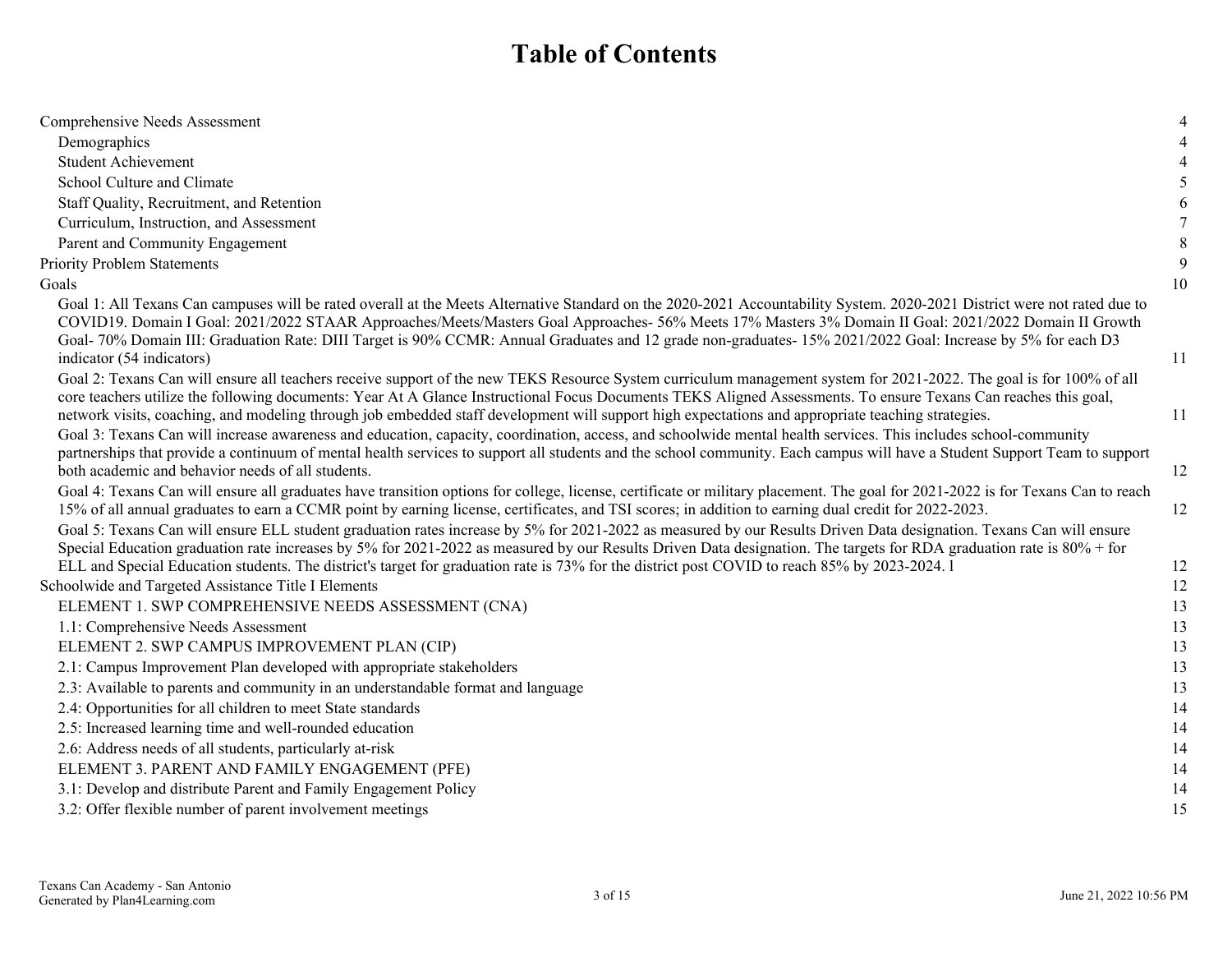## **Comprehensive Needs Assessment**

## <span id="page-3-0"></span>**Demographics**

#### **Demographics Summary**

We will target our Hispanic and economically disadvantaged, sub populations. Hispanic was 53% approaches, and 31% meets, while Economically Disadvantaged is 50% approaches and 30% meets in ELA. We need to make sure we are differentiating for these populations. Focusing on these students will support our accountability particularly in Domain 3. Our campus will have a large enrollment of new students that will need additional support. These metrics were aligned with our schools yearly goals.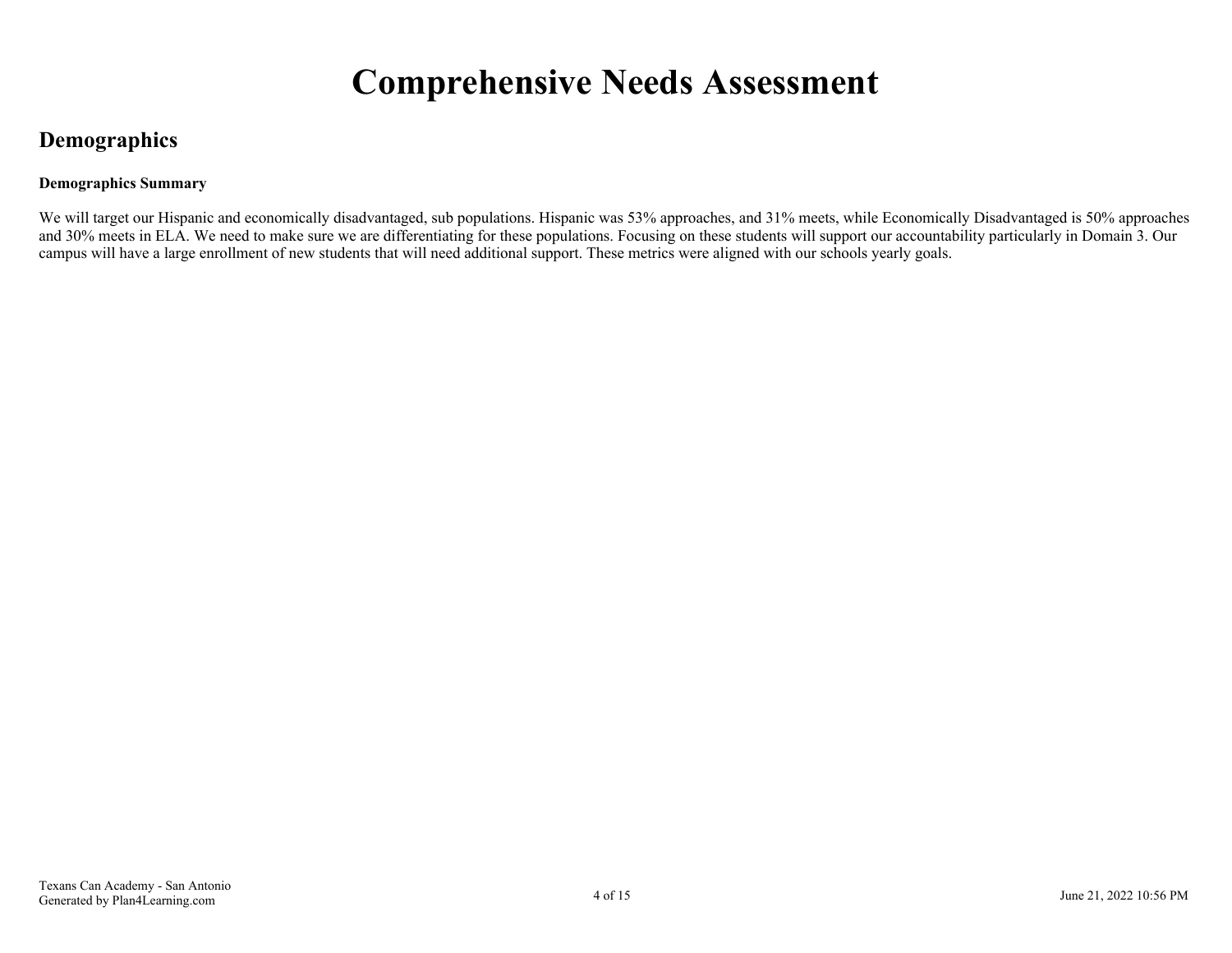## <span id="page-4-0"></span>**Student Achievement**

#### **Student Achievement Summary**

Domain 1: Our STAAR EOC domain one goal is to grow from 32 in 2021 to 37 this year 2022. Rationale: This will promote growth in our school. Reaching students should be possible due to teachers using data more effectively and with less experienced teachers receiving support and professional development. We expect more face-to-face interaction with students to be positive for our data. Our school will be using TEKS Resources as primary curriculum guide. We will use data more effectively to help teachers be more targeted with student interventions.

Domain 2B: Staar Scores were 20% for Reading and 14% for Mathematics. Our goal is to reach 25% for Reading and 20% for Mathematics. Our goals will be to reach 50% Reading (ELA) and 70% in Mathematics. We want to grow our overall approaches to 45% and our meets to 30% for ELA. In Math we want 70% approaches and 20% meets. (Reading scores were - 45, 20, 1 our goal will be 50, 25, 5.) (Math scores were - 67, 14, 3, our goal for this year will be 70, 20, 5. Rationale: We aim to recover learning loss from this last year. We think it is achievable and ambitious to increase our scores by 5-10% for App/ Meets/ Masters. We will focus on tutoring supports for our students that did not pass STAAR to support in this area. Our Focus on DDI will also help us prioritize which standards and students to address. We will also increase our partnership with businesses to yield more industry based certifications.

Domain 3: closing the Gaps: 5 Targets to meet (ELA Hispanic, Texas English Language Proficiency Assessment System (TELPAS), College, Career, & Military Readiness (CCMR) for all, Hispanic, and economically disadvantaged) Rationale: Based on our scores from last year we are confident with targeted interventions and specific prioritization of subgroups we will hit these goals and achieve higher score in Domain 3 overall, which will then increase our overall accountability to a B. In 2021 we got 10 points and in 2019 we got 7. This year our goal will be to have at least 20 students receive an industry based certification point in our ALL, Hispanic and Economically disadvantaged. Our graduation rate was 37.4% in 2021, our goal this year will be 40%.

#### **Student Achievement Strengths**

Overall, no. Our our Science student performance data goal was met with students averaging within 2% of our targeted goals for all categories: approaches, meets, and masters, 62, 18, and 3 % respectively. However, our Math and Reading goals were overall higher than our actual results with our approaches goal of 60% and actual scores at 39% for Math, and 44.5% for Reading. Our Meets Mathematics results exceed expectations with 29% of students scoring Meets with our goal being 15%. Our Math Masters results also exceeded our goal with 6% scoring masters with our original goal being 4%. Our Reading goals were 25% meets and 3% masters with our actual results at 9.5% and 1% respectively. This is our first year back after COVID and it has been more challenging overall. Our attendance has been significantly lower than previous years, about 19% lower, which has a direct result on student learning. As a result we have increased home visits, parent contact, and targeted interventions within the classroom to close these gaps. Our teachers have also begun using the new TEKS Resource System, My Course Can, and Scope and Sequence and by Cycles 3 and 4 they should be more familiar with the systems and resources and be able to incorporate the materials and activities more effectively in the classroom.

#### **Problem Statements Identifying Student Achievement Needs**

**Problem Statement 1:** Our concentration will be in the ELA area, we feel it is an area of need for our campus. It has been an area of concentration for our struggling population. **Root Cause:** Our last years data showed 52% for approaches and 31% for Meets. Improvement in this area will affect our domain 1 and domain 3 goals.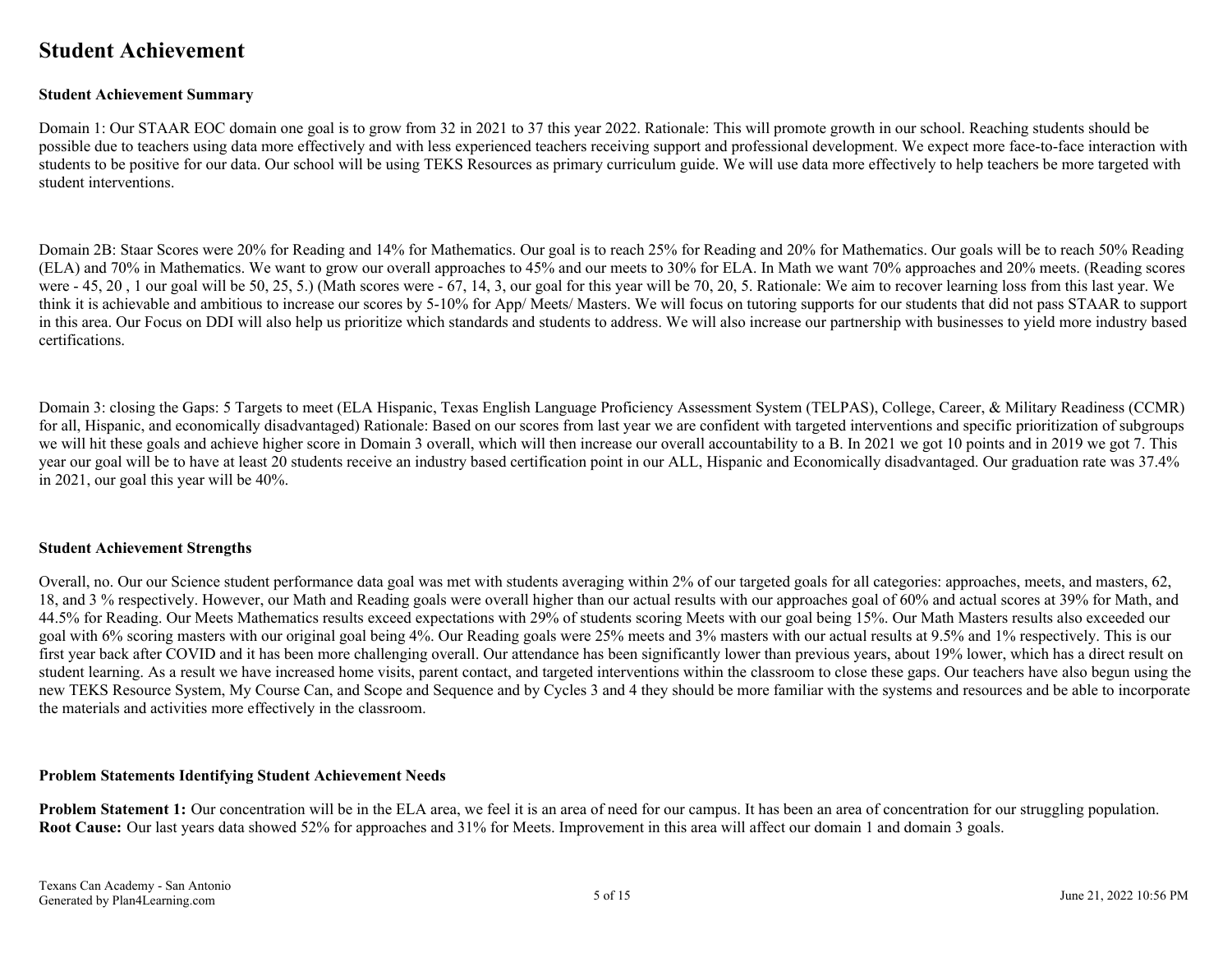### <span id="page-5-0"></span>**School Culture and Climate**

#### **School Culture and Climate Summary**

This school year we will have new administrative team in San Antonio. This will be our first year together as an instructional team. We will need to ensure all faculty and staff have a clear picture of their job expectations. If they understand their roles clearly, they will be more effective. The coaching conversations and observations we become more targeted.

#### **Problem Statements Identifying School Culture and Climate Needs**

**Problem Statement 1:** Enrollment and attendance have been an issue. **Root Cause:** Retention and recruitment strategies.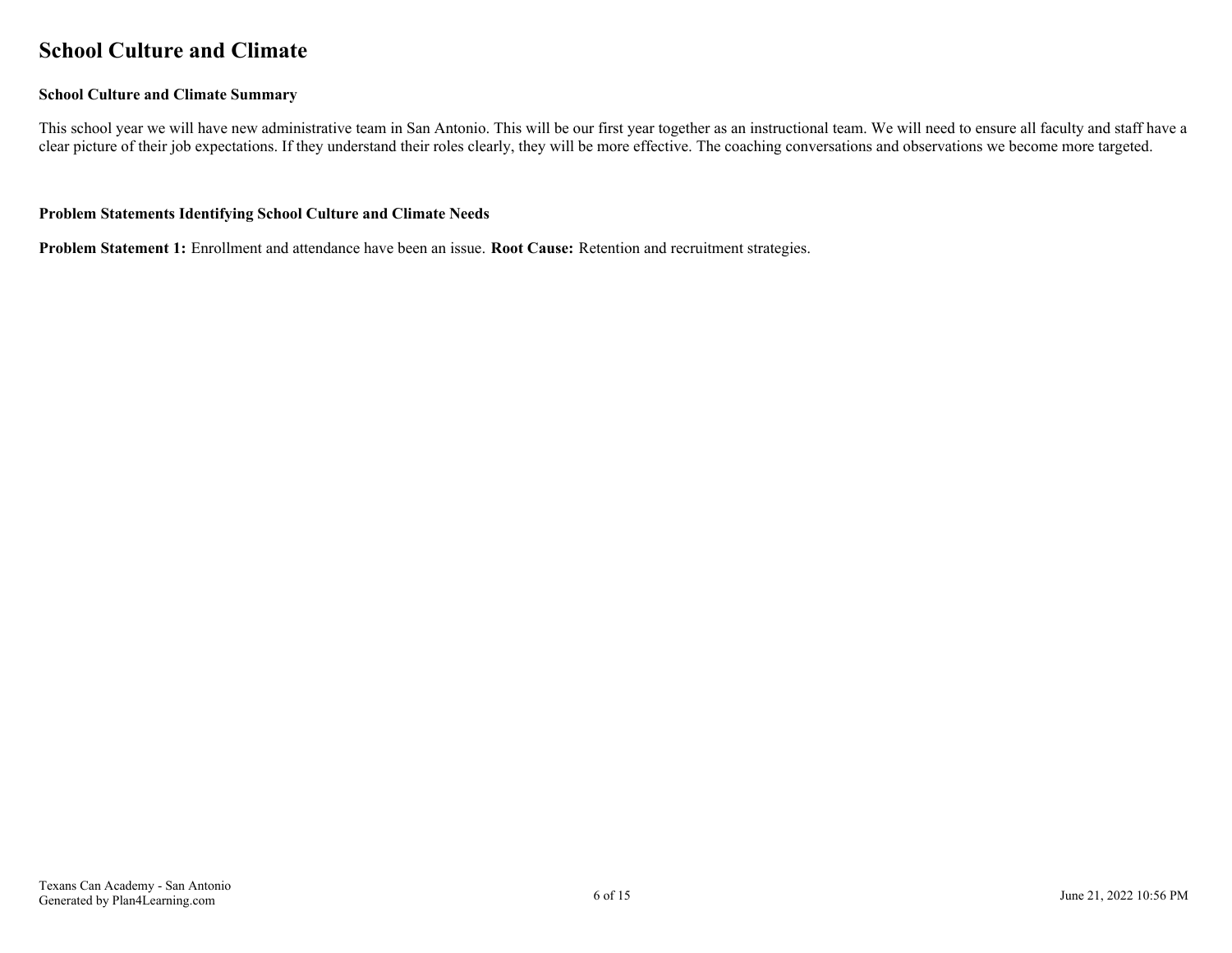## <span id="page-6-0"></span>**Staff Quality, Recruitment, and Retention**

#### **Staff Quality, Recruitment, and Retention Summary**

Continue to hire certified teachers in ESL /Special Education. Collaborate with HR to ensure vacancies are filled for key areas. Principal recruits and retains staff .

### **Staff Quality, Recruitment, and Retention Strengths**

Staff Quality:

Investment in developing leadership team.

Developing teacher leaders with instructional leadership

Recruitment:

Collaborate with HR on hiring qualfied staff

Retention Strengths:

Professional Development

Support

Feedback and Coaching

Team Building

#### **Problem Statements Identifying Staff Quality, Recruitment, and Retention Needs**

**Problem Statement 1:** Hiring certified staff has been a challenge and also hiring substitute teachers this school year. **Root Cause:** Post COVID it's been difficult to hire long term substitutes and teachers for key vacancies.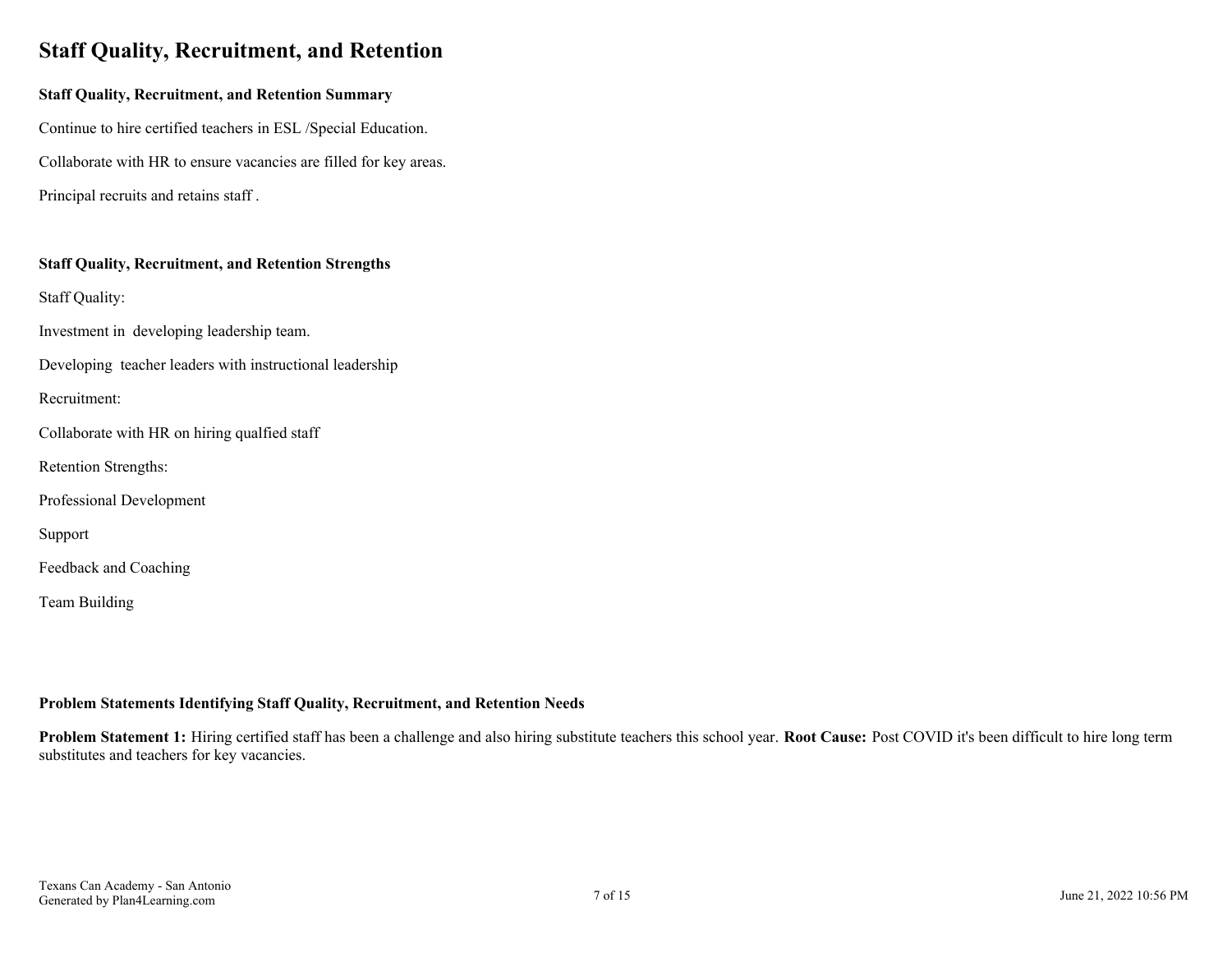### <span id="page-7-0"></span>**Curriculum, Instruction, and Assessment**

#### **Curriculum, Instruction, and Assessment Summary**

Our STAAR scores must increase in order to meet our Domain 1 goals. Our teachers and staff need to have the proper support and effective materials in order to teach high quality and effective lessons. Quality curriculum must provide effective activities that will support the needs of ELL students and students with disabilities. Training our staff to use our new TEKS Resource system will enable them to use materials that they previously did not have access to.

Working in conjunction with region 10 training will be provided throughout the year to -- Teachers on implementing the TEKS resource system. Aligned curriculum, common assessments will be provided prior to teachers creating lesson plans. DDI will be the norm on campus and teachers will be instructed on how to create backward designed lesson plans that administrators and coaches will be providing feedback on weekly. Administrators will also read and provide feedback on lesson plans to ensure rigor and alignment is there, as trained by Region 10. The use of the TEKS resources and other strategies will be observed in instructional practices in order to improve teacher effectiveness. Teachers will be observed regularly to ensure they are using these materials effectively and with fidelity. All school leaders will be trained on how to properly support our teaching staff.

By May 2022, the expectation will be that 90% of all classes observed will be demonstrating the use of activities and materials provided from the TEKS Resources system. Teachers will achieve alignment in their lessons and feedback will be around the level of the rigor and level of success they have achieved as evidenced by lesson plans and their ratings. Teachers will also show 90% proficiency at using Multiple Response Strategies (MRS) for more effective questioning, including turn and talks, whip arounds, and white boards as evidenced by lesson plans, observations, and scores/comments on lesson plan feedback.

#### **Curriculum, Instruction, and Assessment Strengths**

Lesson plans have shown progress from the beginning of the year as evidenced by improved weekly scores and overall feedback. Teachers have received feedback around their lessons, alignment, activities, timing, and questioning every week. Overall, lesson plans have become more clear with aligned objectives, activities, and exit tickets. Teachers received training on using the TEKS Resource System and continue to draw on materials from My Course Can as well. Teachers are following the scope and sequence to ensure alignment with CFAs and District Skills Checks to ensure all required TEKS are covered. Lesson plans have been turned in on Friday as expected with the rare exception due to other challenges that may have occurred that week.

#### **Problem Statements Identifying Curriculum, Instruction, and Assessment Needs**

**Problem Statement 1:** Some of the challenges our administrative team will encounter are : learning new systems and processes, time management, man power (fully staffed). Be flexible enough to cover each other and gaps that arise, including learning curves, illnesses, etc. **Root Cause:** Teachers need focused action plans created will target these challenges.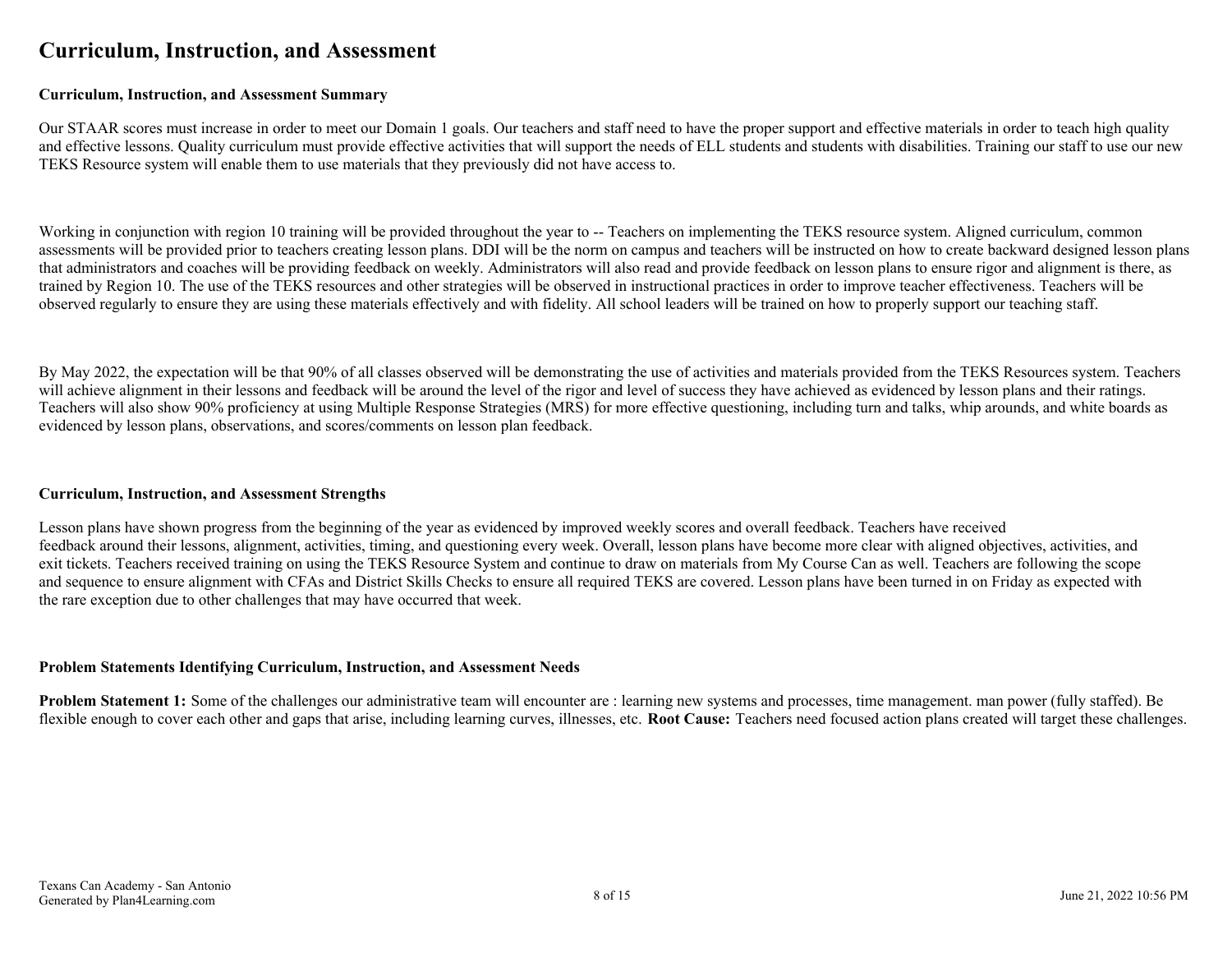## <span id="page-8-0"></span>**Parent and Community Engagement**

### **Parent and Community Engagement Summary**

Here:<https://www.texanscan.org/parent-student/>

Under Parental Involvement Program

### **Parent and Community Engagement Strengths**

<https://drive.google.com/drive/folders/1M7TpbKQLlBb5ZcYYCdWouI5FHJDApSb1?usp=sharing>

[https://drive.google.com/drive/folders/15sibRPlXkFGeAqwhi\\_EXiLqE6h0kO-on?usp=sharing](https://drive.google.com/drive/folders/15sibRPlXkFGeAqwhi_EXiLqE6h0kO-on?usp=sharing)

#### **Problem Statements Identifying Parent and Community Engagement Needs**

**Problem Statement 1:** We serve overaged students that are parents and also are sole providers of their household. **Root Cause:** Serving overaged parents make it challenging to engage parents for our at-risk students.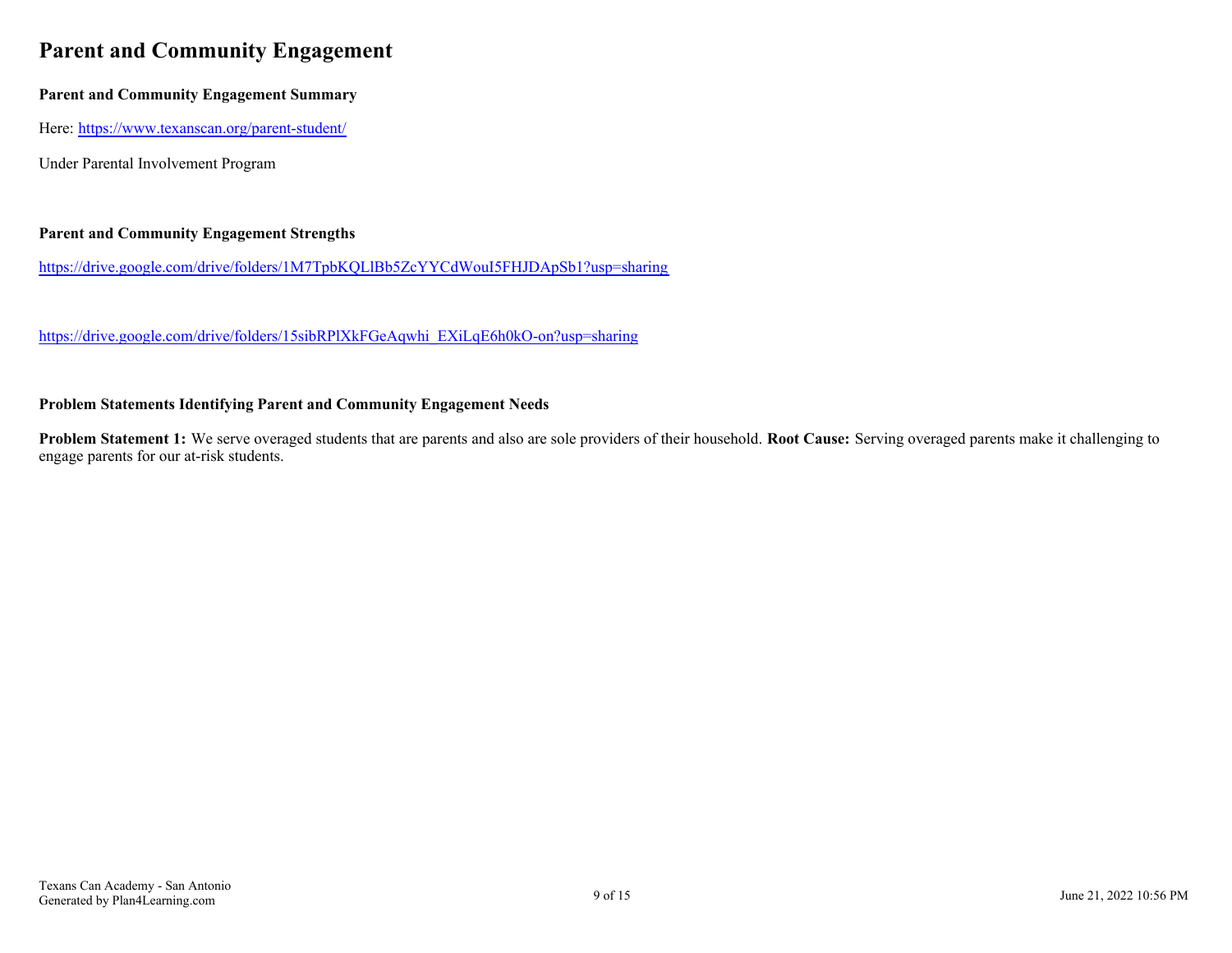<span id="page-9-0"></span>**Priority Problem Statements**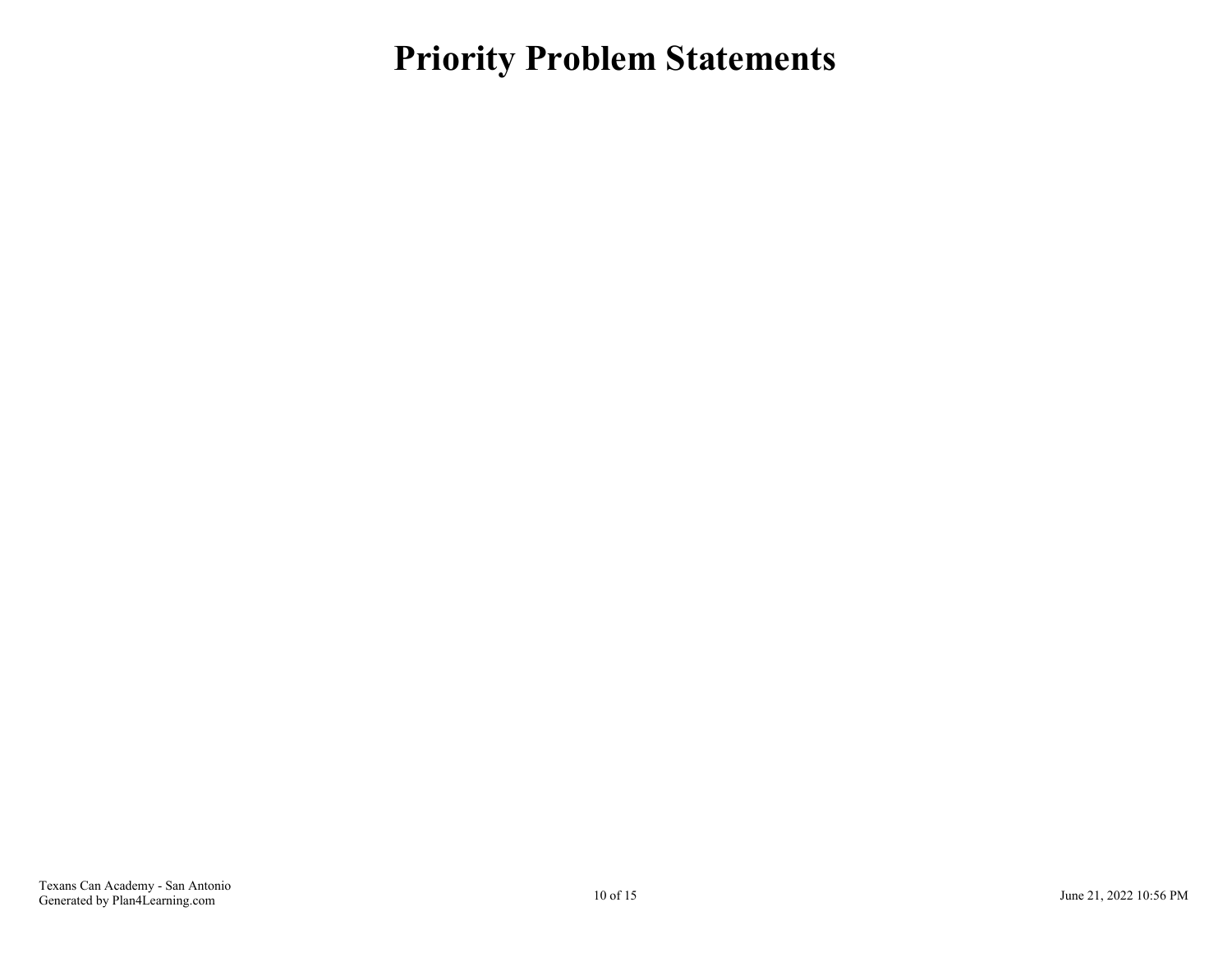## **Goals**

<span id="page-10-0"></span>Goal 1: All Texans Can campuses will be rated overall at the Meets Alternative Standard on the 2020-2021 Accountability System. 2020-2021 District were not rated due to COVID19. Domain I Goal: 2021/2022 STAAR Approaches/Meets/Masters Goal

Approaches- 56% Meets 17% Masters 3%

Domain II Goal: 2021/2022 Domain II Growth Goal- 70%

Domain III<sup>.</sup> Graduation Rate: DIII Target is 90% CCMR: Annual Graduates and 12 grade non-graduates- 15% 2021/2022 Goal: Increase by 5% for each D3 indicator (54 indicators)

**Performance Objective 1:** By May 2022, the expectation will be that 90% of all classes observed will be demonstrating the use of activities and materials provided from the

TEKS Resources system. Teachers will achieve alignment in their lessons and feedback will be around the level of the rigor and level of success they have achieved as

evidenced by lesson plans and their ratings. Teachers will also show 90% proficiency at using Multiple Response Strategies (MRS) for more effective questioning, including

turn and talks, whip arounds, and white boards as evidenced by lesson plans, observations, and scores/comments on lesson plan feedback.

**Targeted or ESF High Priority**

**Evaluation Data Sources:** Weekly evaluation using MCC

**Summative Evaluation:** Met Objective

Goal 2: Texans Can will ensure all teachers receive support of the new TEKS Resource System curriculum management system for 2021-2022. The goal is for 100% of all core teachers utilize the following documents:

Year At A Glance

Instructional Focus Documents

TEKS Aligned Assessments.

To ensure Texans Can reaches this goal, network visits, coaching, and modeling through job embedded staff development will support high expectations and appropriate teaching strategies.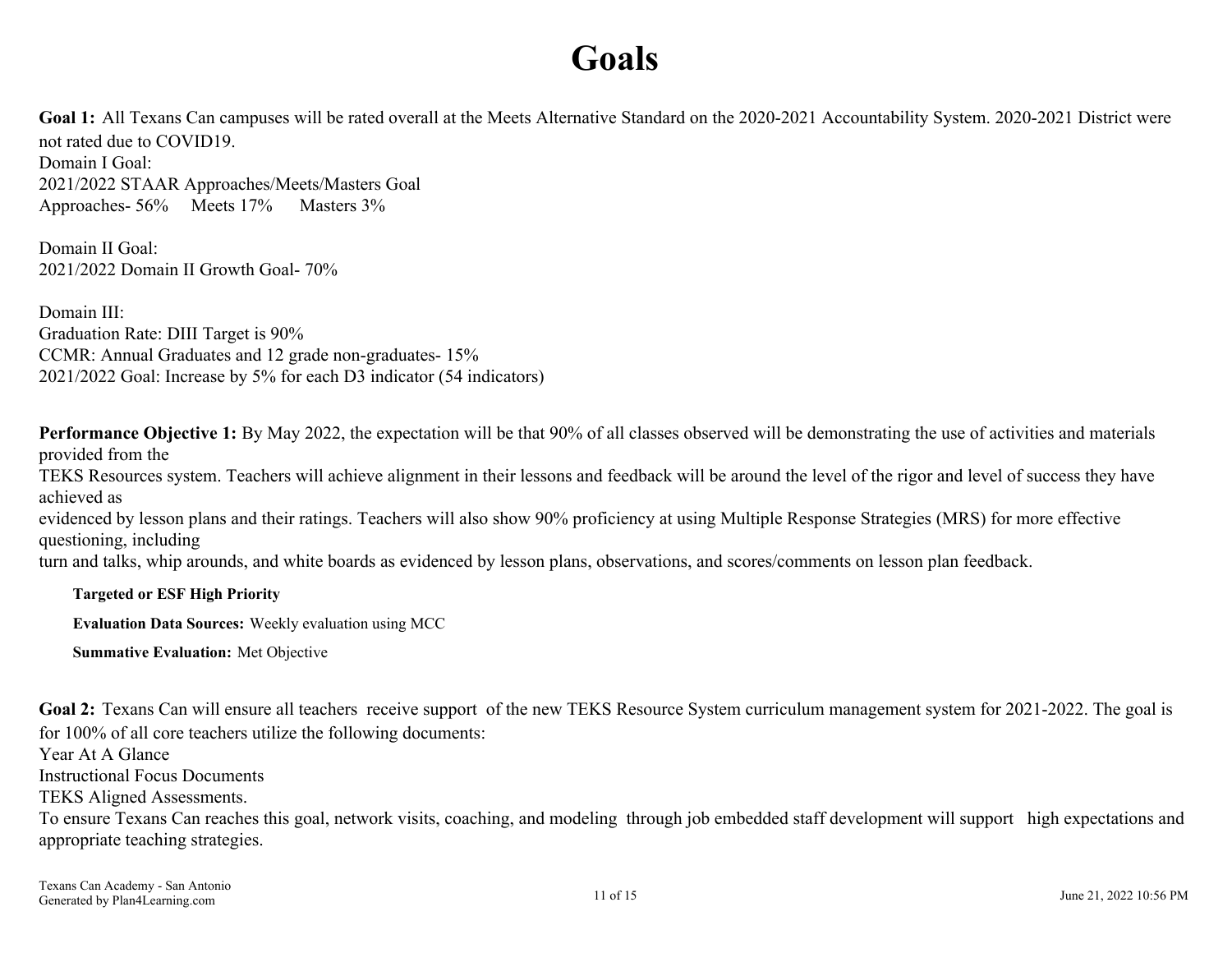<span id="page-11-0"></span>Performance Objective 1: By the end of the 90 days, lesson plans should improve progressively to achieve proficiency. During lesson plan evaluations, admin will ensure activities and parts of TRS is evident and being used regularly. Alignment of MCC with TRS and common assessments.

**Targeted or ESF High Priority**

**Summative Evaluation:** Met Objective

**Goal 3:** Texans Can will increase awareness and education, capacity, coordination, access, and schoolwide mental health services. This includes schoolcommunity partnerships that provide a continuum of mental health services to support all students and the school community. Each campus will have a Student Support Team to support both academic and behavior needs of all students.

**Goal 4:** Texans Can will ensure all graduates have transition options for college, license, certificate or military placement. The goal for 2021-2022 is for Texans Can to reach 15% of all annual graduates to earn a CCMR point by earning license, certificates, and TSI scores; in addition to earning dual credit for 2022-2023.

**Goal 5:** Texans Can will ensure ELL student graduation rates increase by 5% for 2021-2022 as measured by our Results Driven Data designation. Texans Can will ensure Special Education graduation rate increases by 5% for 2021-2022 as measured by our Results Driven Data designation. The targets for RDA graduation rate is 80% + for ELL and Special Education students. The district's target for graduation rate is 73% for the district post COVID to reach 85% by 2023-2024.

l

**Performance Objective 1:** By May 2022, all campus leadership will have completed tasks, continued to have provided feedback on lesson plans at 100%, completed STAAR successfully, TELPAS testing, PDs on instruction, and should be continuing weekly admin meetings .

**Summative Evaluation:** Significant progress made toward meeting Objective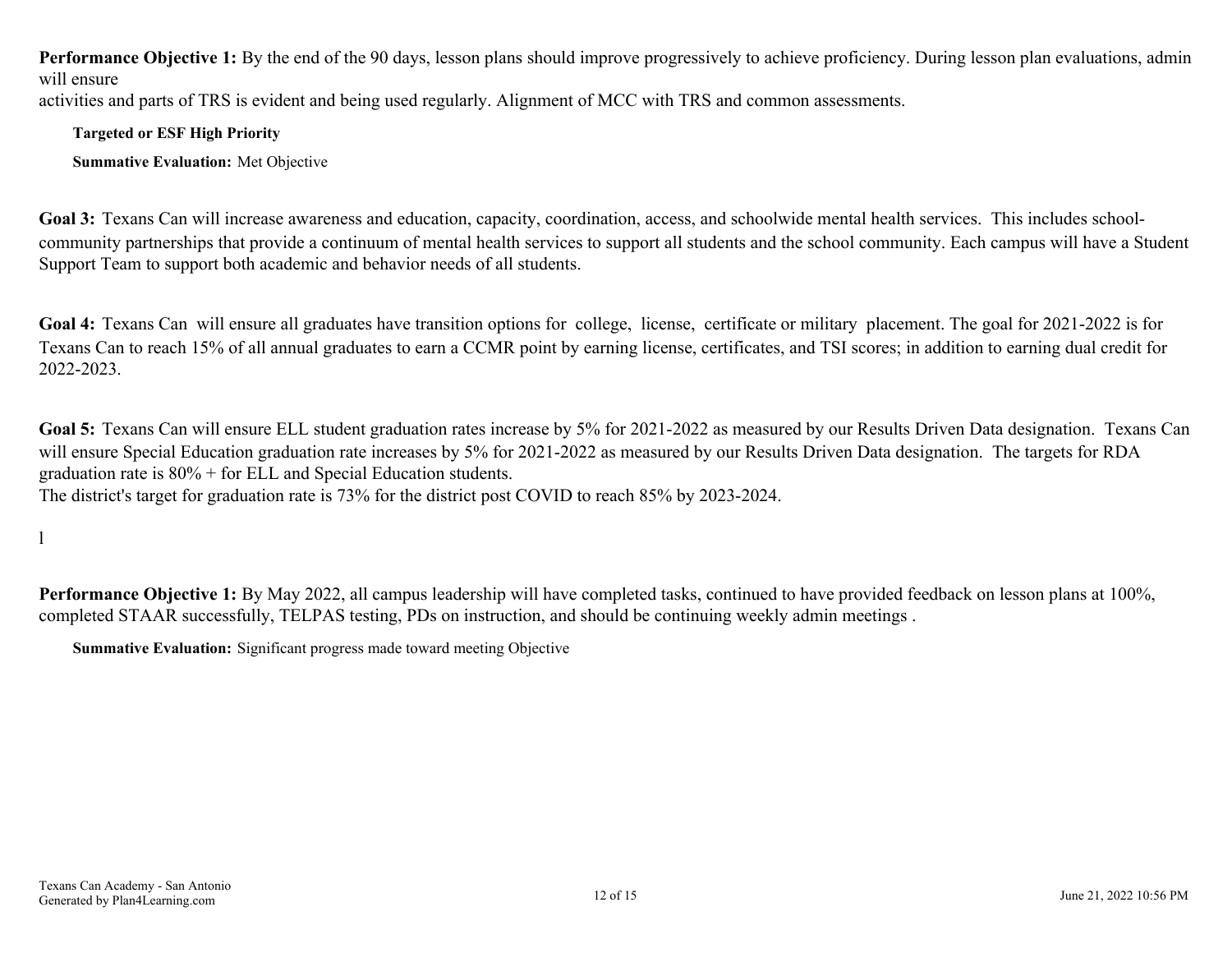## **Schoolwide and Targeted Assistance Title I Elements**

## <span id="page-12-0"></span>**ELEMENT 1. SWP COMPREHENSIVE NEEDS ASSESSMENT (CNA)**

### **1.1: Comprehensive Needs Assessment**

Domain 2B: Staar Scores were 20% for Reading and 14% for Mathematics. Our goal is to reach 25% for Reading and 20% for Mathematics. Our goals will be to reach 50% Reading (ELA) and 70% in Mathematics. We want to grow our overall approaches to 45% and our meets to 30% for ELA. In Math we want 70% approaches and 20% meets. (Reading scores were  $-45$ , 20, 1 our goal will be 50, 25, 5.) (Math scores were  $-67$ , 14, 3, our goal for this year will be 70, 20, 5. Rationale: We aim to recover learning loss from this last year. We think it is achievable and ambitious to increase our scores by 5-10% for App/ Meets/ Masters. We will focus on tutoring supports for our students that did not pass STAAR to support in this area. Our Focus on DDI will also help us prioritize which standards and students to address. We will also increase our partnership with businesses to yield more industry based certifications.

Domain 3: closing the Gaps: 5 Targets to meet (ELA Hispanic, Texas English Language Proficiency Assessment System (TELPAS), College, Career, & Military Readiness (CCMR) for all, Hispanic, and economically disadvantaged) Rationale: Based on our scores from last year we are confident with targeted interventions and specific prioritization of subgroups we will hit these goals and achieve higher score in Domain 3 overall, which will then increase our overall accountability to a B. In 2021 we got 10 points and in 2019 we got 7. This year our goal will be to have at least 20 students receive an industry based certification point in our ALL, Hispanic and Economically disadvantaged. Our graduation rate was 37.4% in 2021, our goal this year will be 40%.

Our concentration will be in the ELA area, we feel it is an area of need for our campus. It has been an area of concentration for our struggling population. Our last years data showed 52% for approaches and 31% for Meets. Improvement in this area will affect our domain 1 and domain 3 goals.

Additionally we will target our Hispanic and economically disadvantaged, sub populations. Hispanic was 53% approaches, and 31% meets, while Economically Disadvantaged is 50% approaches and 30% meets in ELA. We need to make sure we are differentiating for these populations. Focusing on these students will support our accountability particularly in Domain 3. Our campus will have a large enrollment of new students that will need additional support. These metrics were aligned with our schools yearly goals.

## **ELEMENT 2. SWP CAMPUS IMPROVEMENT PLAN (CIP)**

## **2.1: Campus Improvement Plan developed with appropriate stakeholders**

2.1: Campus Improvement Plan developed with appropriate stakeholders

[https://drive.google.com/drive/folders/1AIz4wavOvEDMnd-6WNgKxI7VD5tfYPyC?usp=sharin](https://plan4learning.806technologies.com/app/tiny_mce/2.1:%20Campus%20Improvement%20Plan%20developed%20with%20appropriate%20stakeholders%20https:/drive.google.com/drive/folders/1AIz4wavOvEDMnd-6WNgKxI7VD5tfYPyC?usp=sharin)

### **2.3: Available to parents and community in an understandable format and language**

TCA Student Handbook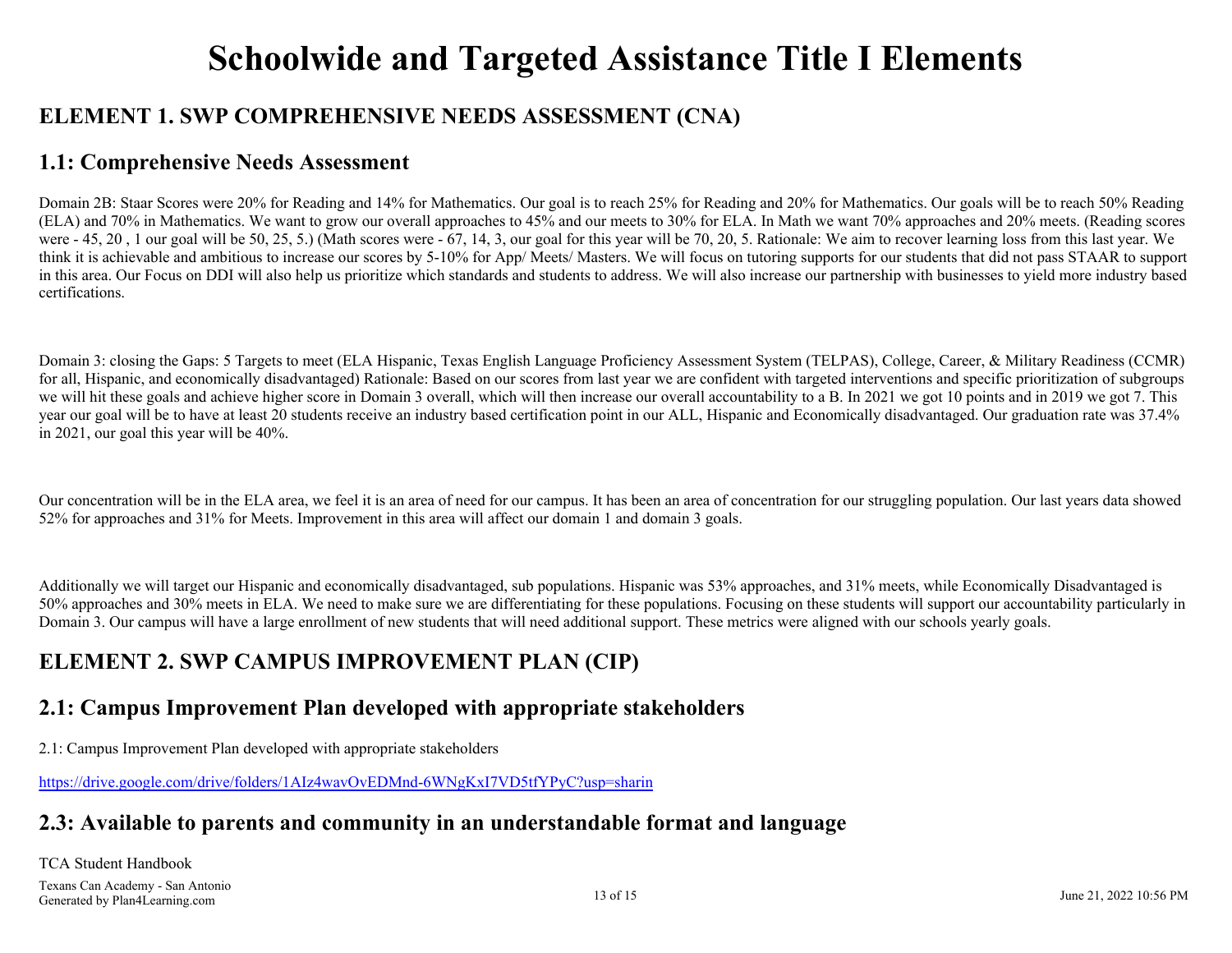<span id="page-13-0"></span>Here:<https://www.texanscan.org/parent-student/>

Under Parental Involvement Program

## **2.4: Opportunities for all children to meet State standards**

Offering support for all learners include using researched based practices for all students. We also offer Edgenuity online services for students. We offer OSHA and CCMR programs for students inlcuding Baylor Scott & White. We offer HB4545 interverventions for students for all students to ensure academic success on EOC STAAR and increase graduation rates. Edgenuity - Online Service Options for increased learning time Newsela -ELA platform for increased learning time Mathia -Math platform for increased learning time No Red Ink - Writing platform for increased learning time TEKS Resource System - All TEKS for CORE Subjects to ensure well-rounded education CCMR - OSHA /Baylor Scott and White Options for students to ensure well-rounded education TIL Professional Development for Teachers Saturday School for learning time Before School for tutorials After School for tutorials

### **2.5: Increased learning time and well-rounded education**

Edgenuity - Online Service Options for increased learning time Newsela -ELA platform for increased learning time Mathia -Math platform for increased learning time No Red Ink - Writing platform for increased learning time TEKS Resource System - All TEKS for CORE Subjects to ensure well-rounded education CCMR - OSHA /Baylor Scott and White Options for students to ensure well-rounded education TIL Professional Development for Teachers Saturday School for learning time Before School for tutorials

### **2.6: Address needs of all students, particularly at-risk**

Data for the past 4 years suggest that our dropout rate has seen an increasing trend as follows: 13.5% (2018), 22.7% (2019), 21.9 (2020). For the 2020-2021 school year, our dropout rate was 37.6% for an enrollment of 7790, with 2928 students coded as leavers (code 98). There are several factors that impact our increasing dropout rates. First, as dropout-recovery schools, we serve students who have dropped out 1-2 times and who are typically 1-3 years behind their graduation cohort. The majority of students enrolling at Texans Can Academies have a history for nonattendance exacerbated by academic failure, inconsistent engagement or disengagement, lack of preparation for school, pregnancy, teen parenting responsibilities, economic hardships, family problems, domestic and relationship violence, mental illness, and alcohol or drug abuse. Another recent effect has been the COVID-19 pandemic. With Texas Education Agency (TEA) guidance, we closed schools during the spring of 2020. The shift from in-person to remote learning created a disconnect with our students as they struggled with Internet access, lack of hardware (laptops or Chromebook) access, and skill set to navigate our learning management system (LMS). Moreover, the financial crisis triggered by the pandemic has seen a rise in unemployment and students' reason for nonattendance or dropping out as "need to work to support my family" or "need to work to support myself." More importantly, our students need a moderate amount of in-person academic, social and emotional supports.

## **ELEMENT 3. PARENT AND FAMILY ENGAGEMENT (PFE)**

## **3.1: Develop and distribute Parent and Family Engagement Policy**

TCA Student Handbook

Here:<https://www.texanscan.org/parent-student/>